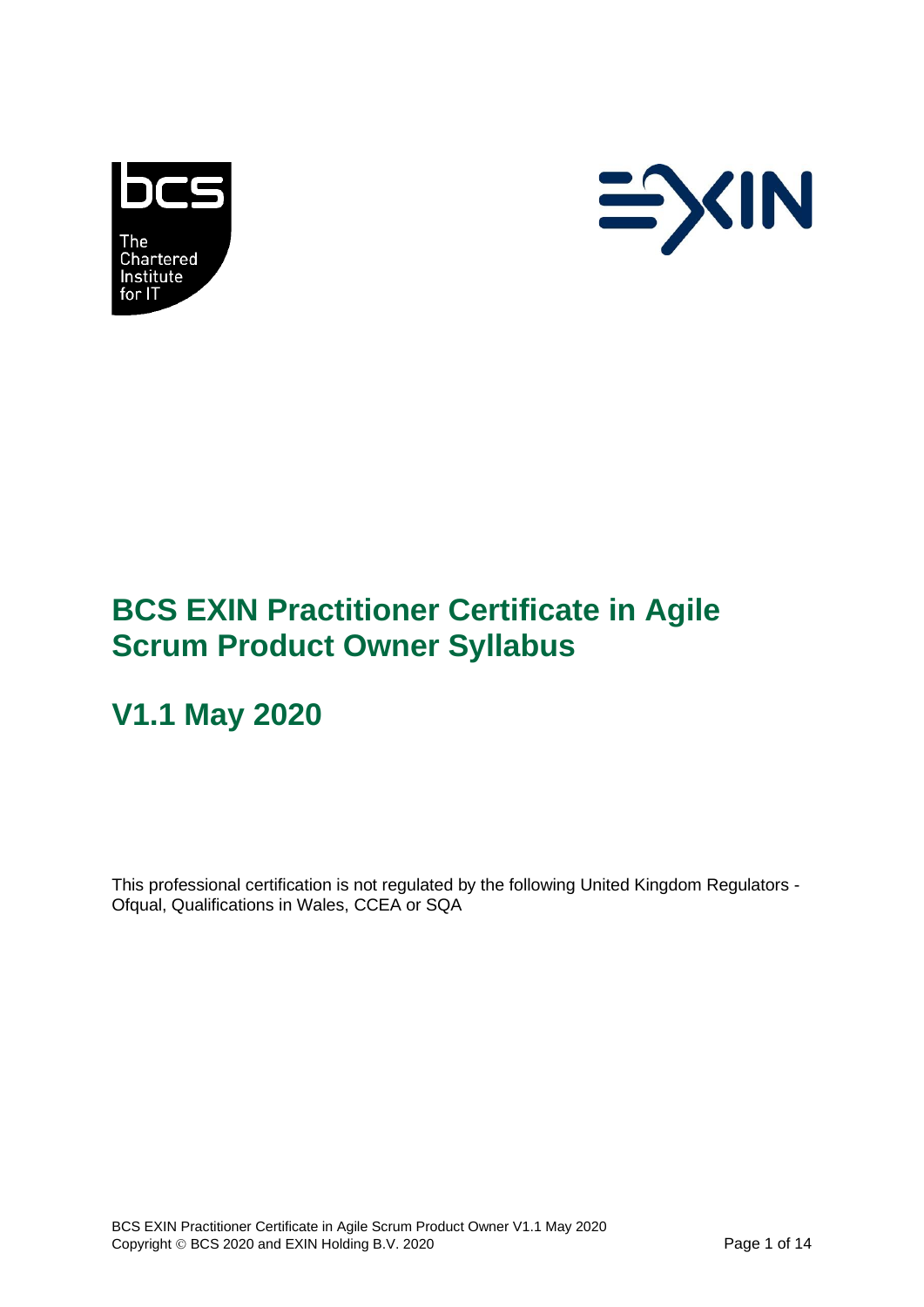# Change History

This log provides a single point of reference, where a summary of any changes is recorded, to include the date of the amendment and a summary of the changes made.

| <b>Version</b><br><b>Number</b> | <b>Changes Made</b>             |
|---------------------------------|---------------------------------|
| Version 1.1<br>May 2020         | Update to the Training Criteria |
| Version 1.0<br><b>July 2019</b> | Finalised version.              |
| Version 0.1<br>March 2019       | BCS Formatted syllabus created. |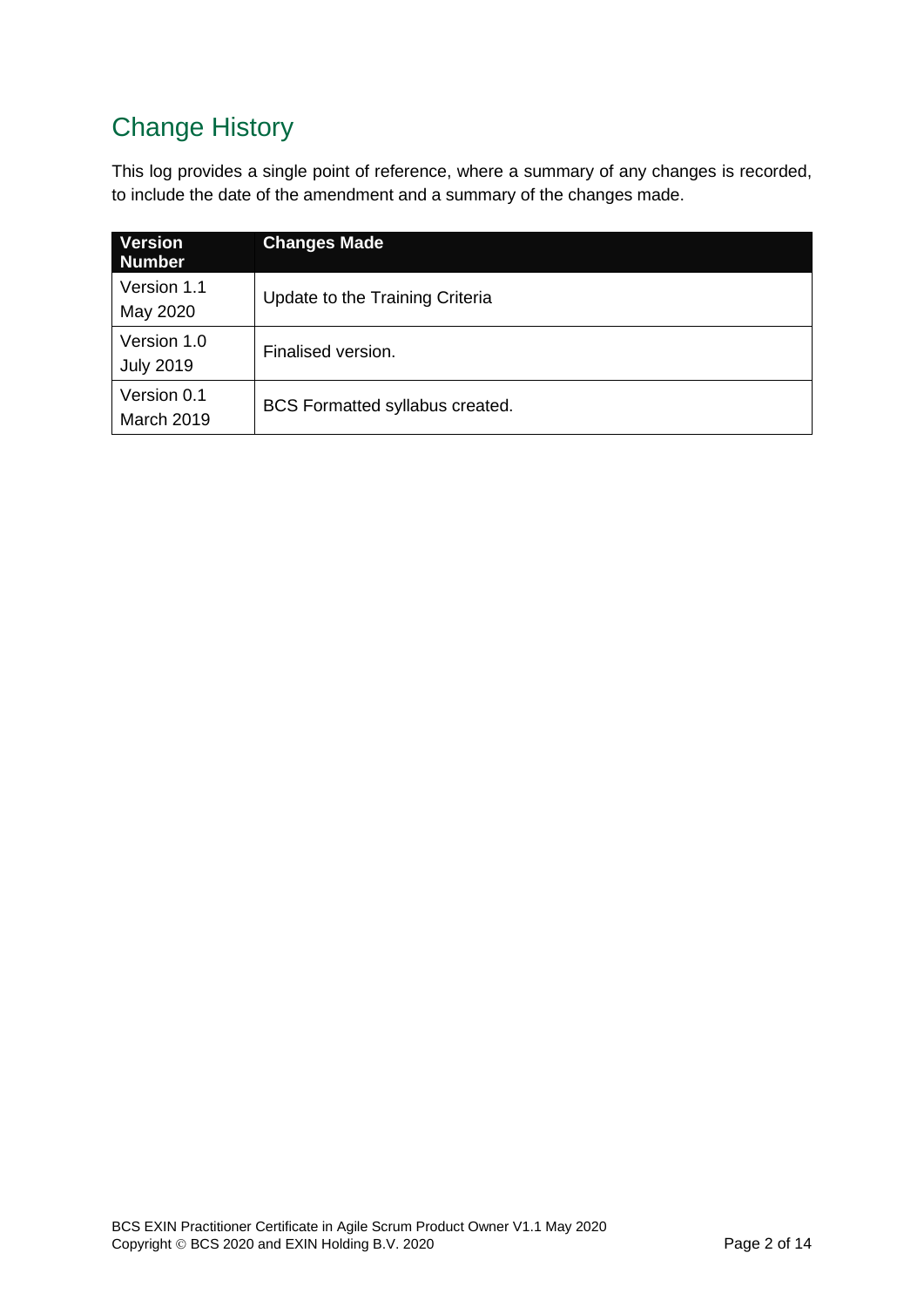### **Contents**

|    | For Candidates Requiring Reasonable Adjustments Due to a Disability7 |  |
|----|----------------------------------------------------------------------|--|
|    |                                                                      |  |
|    |                                                                      |  |
|    |                                                                      |  |
|    |                                                                      |  |
|    |                                                                      |  |
|    |                                                                      |  |
|    |                                                                      |  |
| 1. |                                                                      |  |
| 2. |                                                                      |  |
| 3. |                                                                      |  |
| 4. |                                                                      |  |
| 5. |                                                                      |  |
|    |                                                                      |  |
|    |                                                                      |  |
|    |                                                                      |  |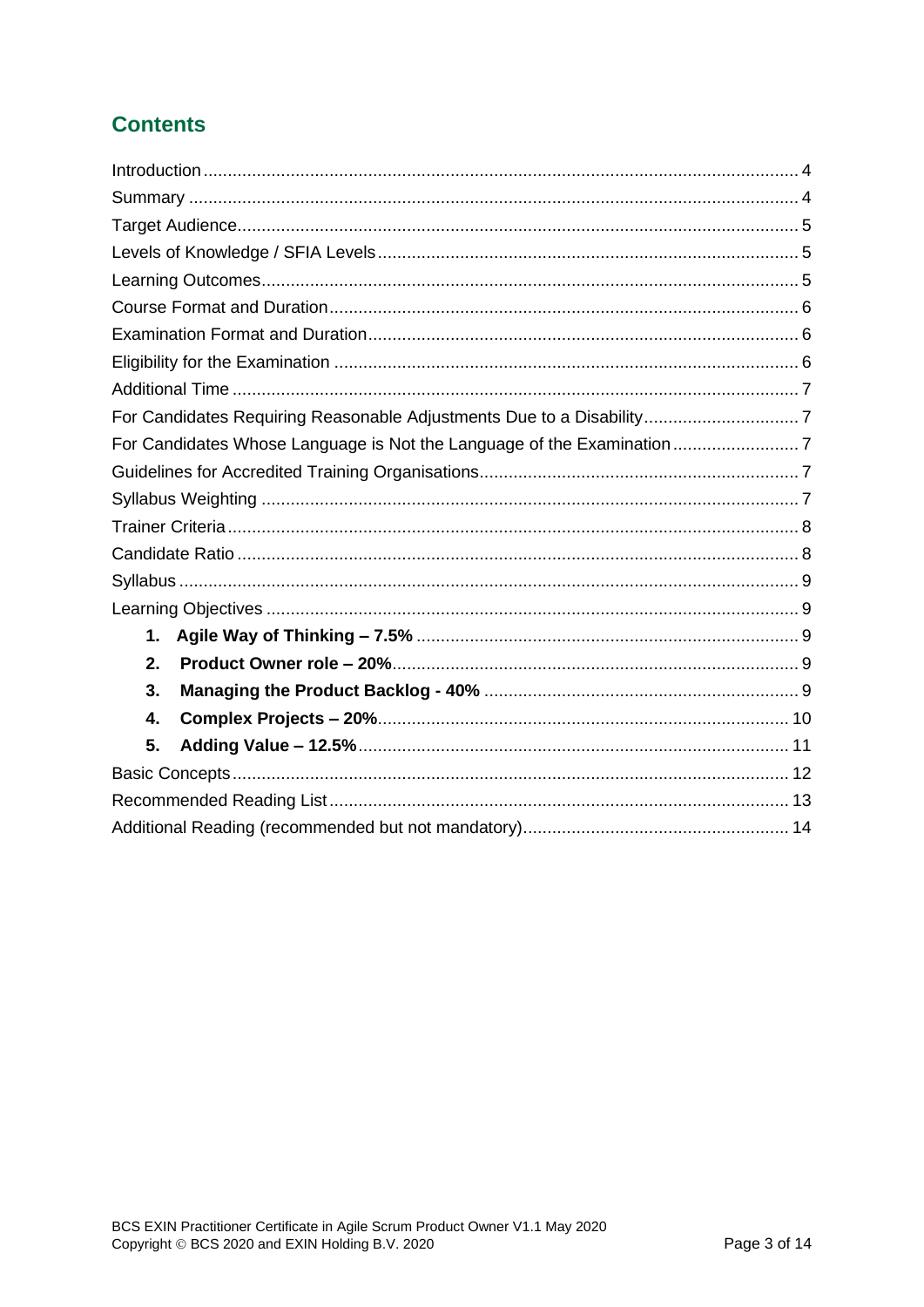#### <span id="page-3-0"></span>**Introduction**

An Agile Scrum Product Owner certificate ensures that a candidate can successfully lead Agile Scrum projects in the context of an overall Service and Product Lifecycle, in a way that adds the most value possible for the customer.

In order to do this, the Product Owner provides direction, makes final decisions, and ensures that the Team is aimed at the right goals. The Product Owner is actively engaged with, communicates well with, and listens carefully to arguments from the Team. Within the context of the organisation's larger business objectives, the Product Owner provides the vision, but also the boundaries within which this vision must be realised. This is achieved by creating, maintaining and prioritising the business value driven Product Backlog. It is the Product Owner's responsibility to make sure the project earns a good Return on Investment.

A good Product Owner understands the business and the market, is the Voice of the Customer (internal or external), manages the product or service lifecycle and balances the need for both functional and non-functional requirements.

The exam Agile Scrum Master is part of the Agile Scrum qualification program.

#### <span id="page-3-1"></span>**Summary**

BCS EXIN Agile Scrum Product Owner is a certification that looks to confirm both skills and knowledge of the Agile framework and Scrum methodology, specifically with the Product Owner role in mind.

Agile Scrum is about working together to successfully reach a goal. Agile methodologies are popular approaches in software development and are increasingly being used in other areas. Scrum practices include establishing cross-functional and self-managed teams, producing a working deliverable at the end of each iteration or Sprint. This certification focuses on adopting Agile or Scrum in the workplace and taking on the role of Product Owner.

The BCS EXIN Agile Scrum Product Owner certification is part of the EXIN Agile Scrum qualification program.

| <b>BCS EXIN AGILE SCRUM</b> |                                       |                      |
|-----------------------------|---------------------------------------|----------------------|
| <b>Scrum Master</b>         | <b>Product Owner</b><br><b>Bridge</b> | <b>Product Owner</b> |
| <b>Scrum Foundation</b>     |                                       |                      |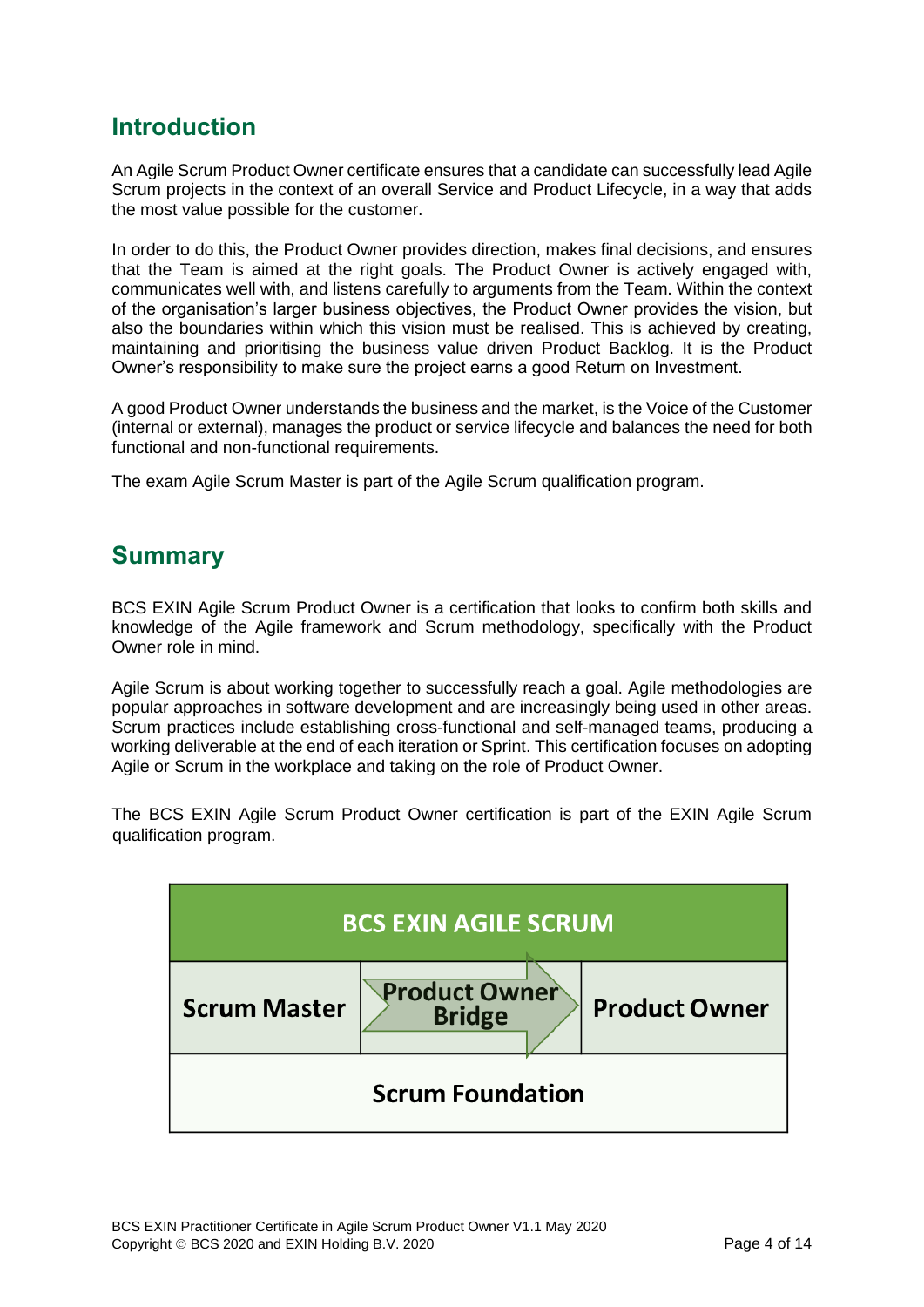### <span id="page-4-0"></span>**Target Audience**

The Agile way of thinking is best known in the field of software development, but the principles are increasingly being applied in other types of projects and it is fast becoming a regular project management technique. Scrum is the most used Agile methodology and is suitable for all professionals looking to keep their knowledge up to date with the latest developments in the fields of IT and Project Management, particularly those leading or participating in projects.

The Product Owner role focuses on bringing Value for the Customer and Value for the Business, through Project Management techniques.

In particular, the certification is suitable for professionals working in the areas of Project Management, Software development, IT Service Management and Business Management.

#### <span id="page-4-1"></span>**Levels of Knowledge / SFIA Levels**

This syllabus will provide candidates with the levels of difficulty highlighted within the following table, also enabling them to develop the skills to operate at the highlighted level of responsibility (as defined within the SFIA framework) within their workplace. The levels of knowledge and SFIA levels are further explained on the [website.](https://certifications.bcs.org/upload/pdf/sfia-levels-knowledge.pdf)

| Level | <b>Levels of Knowledge</b> | <b>Levels of Skill and Responsibility (SFIA)</b> |
|-------|----------------------------|--------------------------------------------------|
| 7     |                            | Set strategy, inspire and mobilise               |
| 6     | Evaluate                   | Initiate and influence                           |
| 5     | Synthesise                 | Ensure and advise                                |
|       | Analyse                    | Enable                                           |
| 3     | Apply                      | Apply                                            |
| 2     | Understand                 | <b>Assist</b>                                    |
|       | Remember                   | Follow                                           |

### <span id="page-4-2"></span>**Learning Outcomes**

Candidates should be able to demonstrate the ability to analyse, understand and explain Agile concepts in the following areas:

- **1.** The Agile way of thinking;
- **2.** The Product Owner role;
- **3.** Managing the Product Backlog;
- **4.** Complex Projects;
- **5.** Adding Value.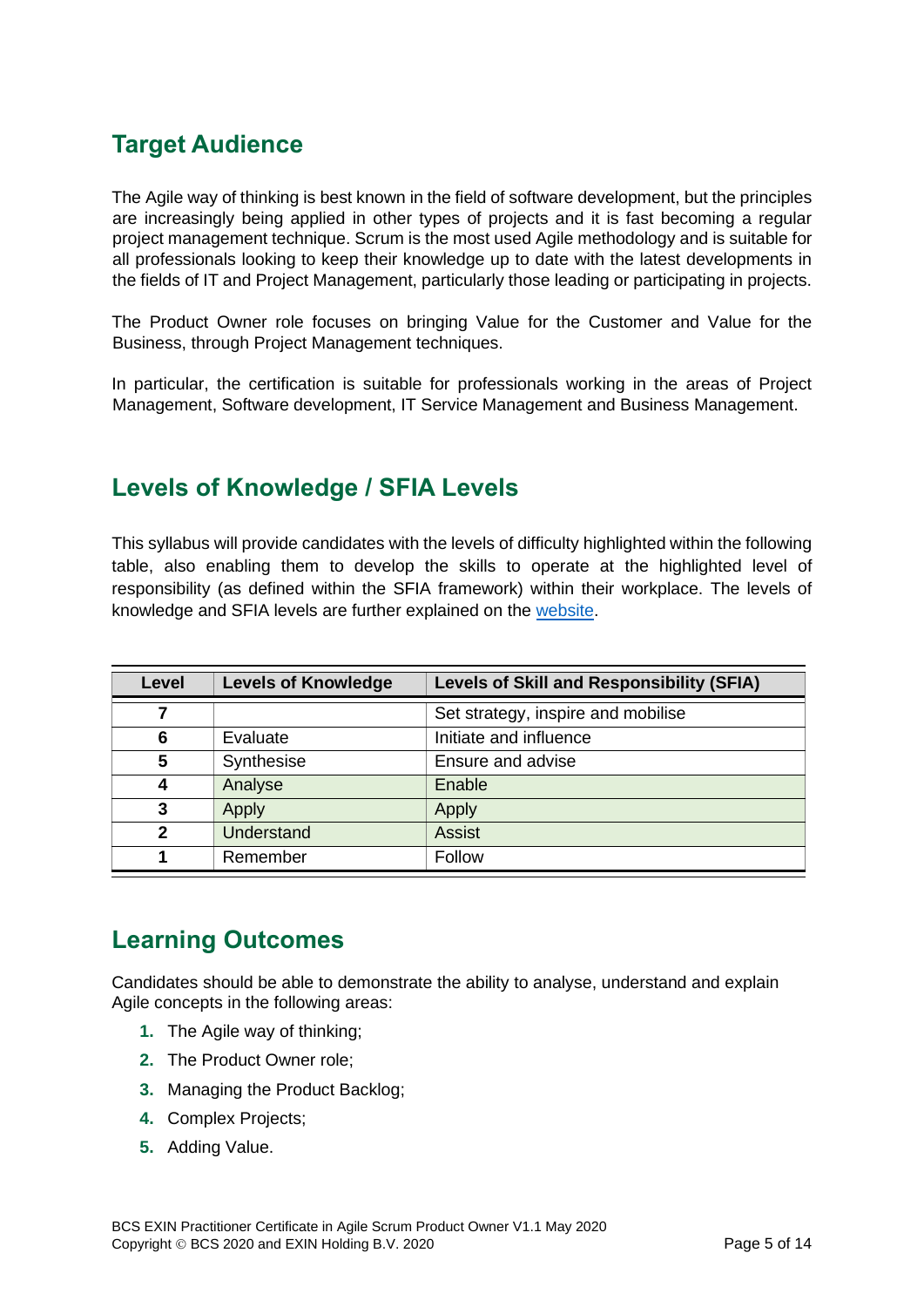### <span id="page-5-0"></span>**Course Format and Duration**

BCS recommends that for full coverage of the syllabus to be achieved, training courses leading to the certificate should normally run for a minimum 16 hours. This number includes group assignments, exam preparation, and short coffee breaks. Not included are: homework, logistics for exam preparation and lunch breaks.

**Candidates should spend about 120 hours on self-study, depending on existing knowledge.**

| <b>Type</b>        | 40 Multiple choice questions |
|--------------------|------------------------------|
| <b>Duration</b>    | 90 Minutes                   |
| <b>Supervised</b>  | Yes                          |
| <b>Open Book</b>   | <b>No</b>                    |
| <b>Pass Mark</b>   | 65%                          |
| <b>Calculators</b> | No                           |
| <b>Delivery</b>    | Digital or paper-based       |

#### <span id="page-5-1"></span>**Examination Format and Duration**

### <span id="page-5-2"></span>**Eligibility for the Examination**

Completion of a BCS accredited Agile Scrum Product Owner training course including Practical Assignments is mandatory.

Knowledge of Scrum terminology, for instance through the BCS EXIN Agile Scrum Foundation exam, is strongly recommended. This syllabus is freely available on the website [www.bcs.org.](https://www.bcs.org/get-qualified/certifications-for-professionals/agile-certifications/)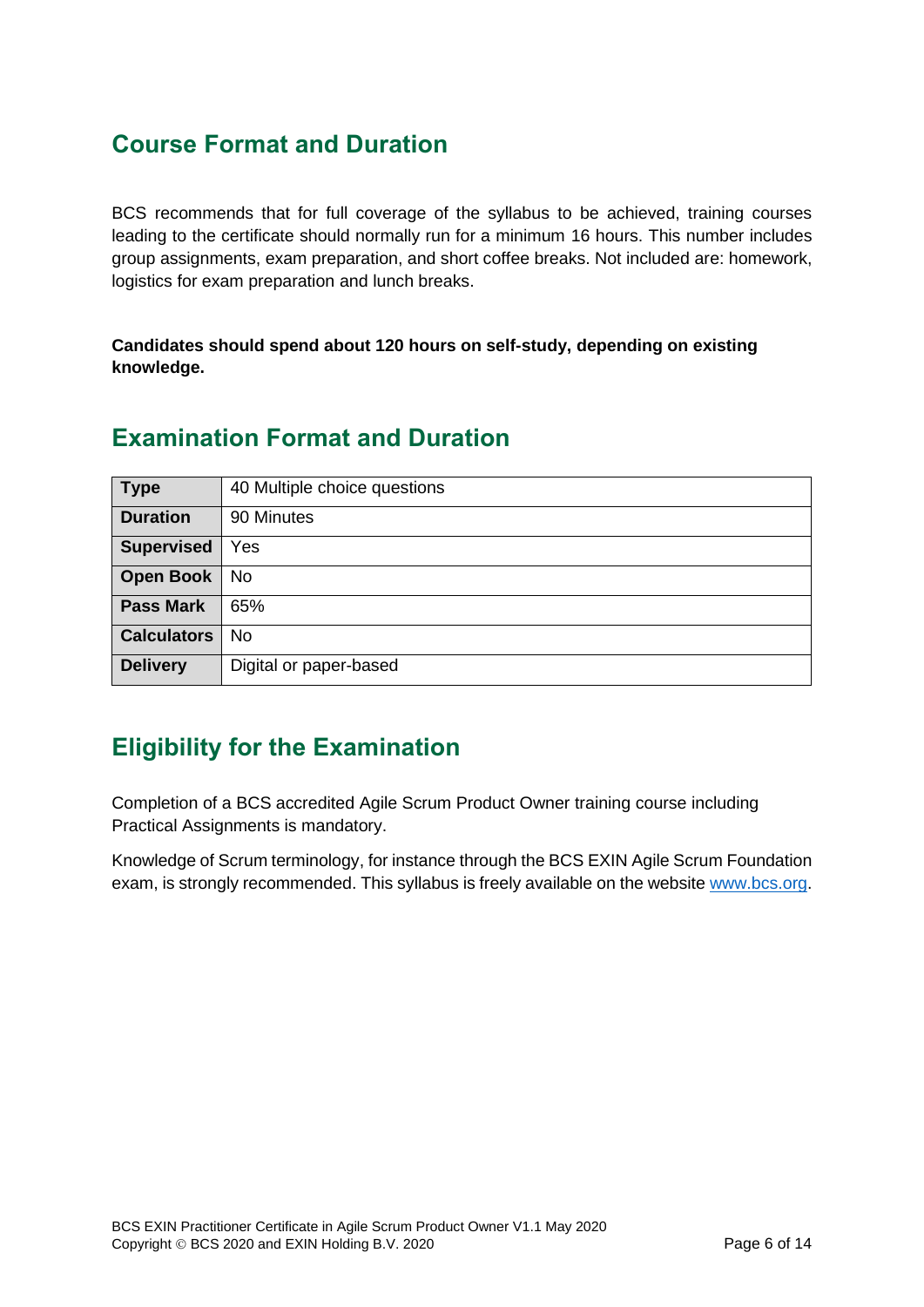## <span id="page-6-0"></span>**Additional Time**

#### <span id="page-6-1"></span>**For Candidates Requiring Reasonable Adjustments Due to a Disability**

Please refer to the [reasonable adjustments policy](https://certifications.bcs.org/upload/pdf/reasonable-adjustments-policy_1.pdf) for information on how and when to apply.

#### <span id="page-6-2"></span>**For Candidates Whose Language is Not the Language of the Examination**

If the examination is taken in a language that is not the candidate's native/official language, then they are entitled to:

- 25% extra time.
- Use their own **paper** language dictionary (whose purpose is translation between the examination language and another national language) during the examination. Electronic versions of dictionaries will **not** be allowed into the examination room.

### <span id="page-6-3"></span>**Guidelines for Accredited Training Organisations**

Each major subject heading in this syllabus is assigned an allocated percentage of study time. The purpose of this is:

- 1) Guidance on the proportion of time allocated to each section of an accredited course.
- 2) Guidance on the proportion of questions in the exam.

Courses do not have to follow the same order as the syllabus and additional exercises may be included, if they add value to the training course.

## <span id="page-6-4"></span>**Syllabus Weighting**

| <b>Learning Objectives</b>      |                                                                                          | Weight |
|---------------------------------|------------------------------------------------------------------------------------------|--------|
| 1. Agile Way of Thinking        |                                                                                          | 7.5%   |
|                                 | 1.1 Agile Concepts                                                                       | 7.5%   |
| 2. Product Owner Role           |                                                                                          | 20%    |
|                                 | 2.1 Tasks and Responsibilities of the Product Owner Role                                 | 15%    |
|                                 | 2.2 Other Roles (Scrum Master, Development Team)                                         | 5%     |
| 3. Managing the Product Backlog |                                                                                          | 40%    |
|                                 | 3.1 From Vision to Product Backlog                                                       | 12.5%  |
|                                 | 3.2 User Stories (Including Epics, Non-Functional and<br><b>Functional Requirements)</b> | 10%    |
|                                 | 3.3 Creating Sprint Backlogs                                                             | 2.5%   |
|                                 | 3.4 Tracking and Communicating Progress                                                  | 7.5%   |
|                                 | 3.5 Staying in Control and Delivering                                                    | 7.5%   |
| 4. Complex Projects             |                                                                                          | 20%    |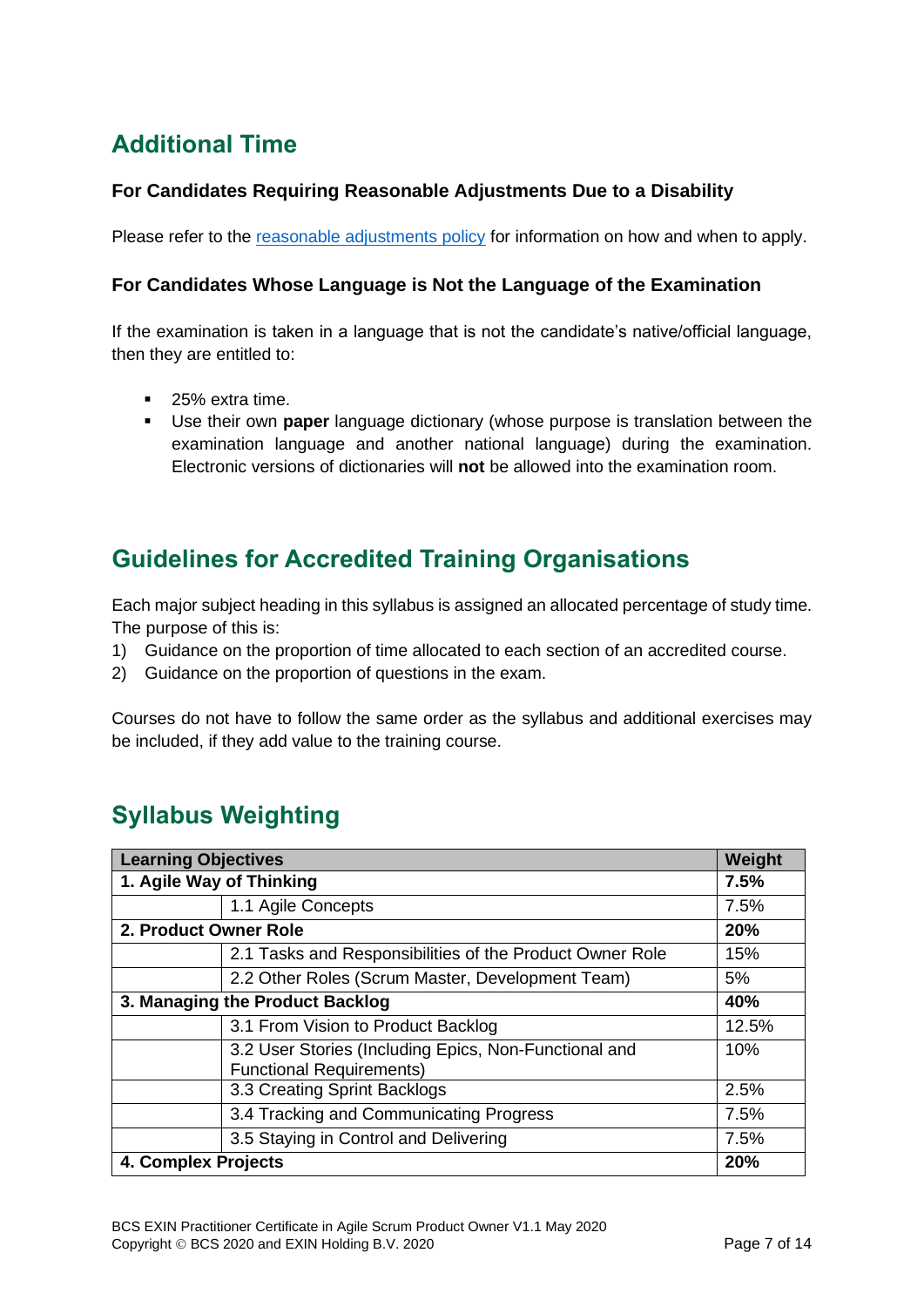| 5.2 Acting as the Voice of the Customer                  | 100%<br>Tota |
|----------------------------------------------------------|--------------|
|                                                          | 5%           |
| 5.1 Adding Business Value to the Project                 | 7.5%         |
| 5. Adding Value                                          |              |
| 4.3 Managing Complex Product or Service Backlogs         | 7.5%         |
| 4.2 Suitability of Agile for Different Types of Projects | 5%           |
| 4.1 Scaling Agile Projects                               | 7.5%         |

### <span id="page-7-0"></span>**Trainer Criteria**

The following criterion apply:

- Hold a BCS EXIN Practitioner Certificate in Agile Scrum Product Owner;
- Have a minimum of 3 years practical Agile experience
- Have 10 days training experience or a train the trainer qualification.

### <span id="page-7-1"></span>**Candidate Ratio**

Trainers may instruct up to 15 candidates.

Invigilators may supervise up to 25 candidates.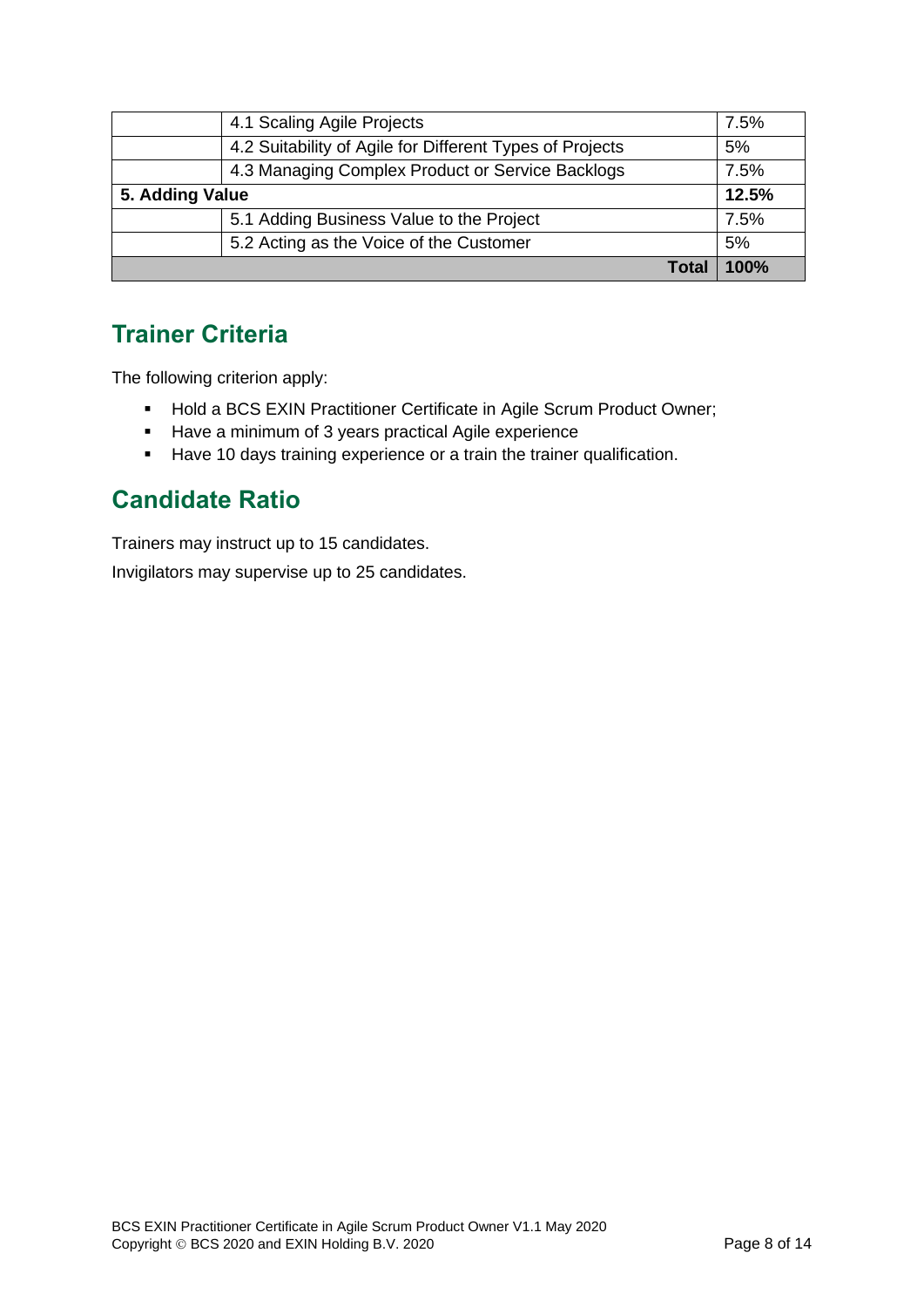# <span id="page-8-0"></span>**Syllabus**

#### <span id="page-8-1"></span>**Learning Objectives**

#### <span id="page-8-2"></span>**1. Agile Way of Thinking – 7.5%**

#### **1.1** Agile concepts

The candidate can…

- 1.1.1 Explain the Agile way of thinking
- 1.1.2 Explain how Agility brings predictability and flexibility
- 1.1.3 Describe how to establish continuous improvement
- 1.1.4 differentiate other Agile frameworks and methodologies: Crystal, Extreme Programming (XP), DSDM, LeSS, SAFe and Kanban

#### <span id="page-8-3"></span>**2. Product Owner role – 20%**

**2.1**Tasks and responsibilities of the Product Owner role

The candidate can…

- 2.1.1 Explain which tasks and responsibilities belong to the Product Owner role
- 2.1.2 Explain which solutions are suitable for solving issues
- 2.1.3 Explain the role of the Product Owner in the different Scrum events
- 2.1.4 Analyse a scenario for the best way to transition into the Product Owner role

#### **2.2**Other roles (Scrum Master, Development Team)

The candidate can…

2.2.1 Explain all roles within the Scrum Framework

#### <span id="page-8-4"></span>**3. Managing the Product Backlog - 40%**

**3.1** From Vision to Product Backlog

The candidate can…

- 3.1.1 Explain how to create the Product Vision for either a Service or a Product
- 3.1.2 Explain how to create a Product Road Map for either a Service or a Product
- 3.1.3 Analyse a scenario for common mistakes when creating the Product vision
- 3.1.4 Explain why a good Definition of Done is so important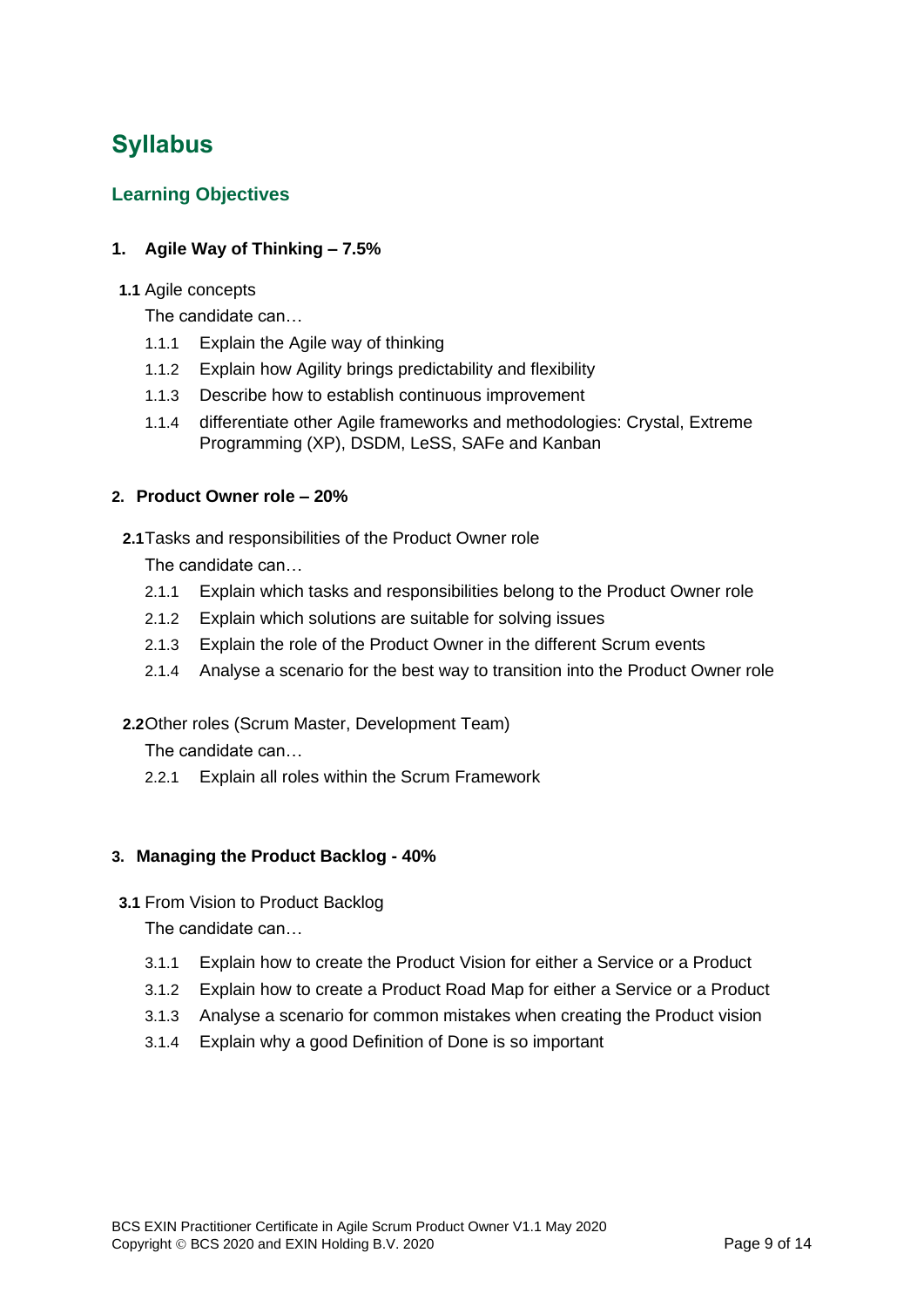- **3.2** User Stories (including Epics, non-functional and functional requirements) The candidate can…
	- 3.2.1 Explain how to write good User Stories for Services or Products
	- 3.2.2 Analyse a Product Backlog to identify Epic Stories (large, unrefined items)
	- 3.2.3 Analyse a scenario for non-functional requirements of Services and Products
	- 3.2.4 Explain how to manage non-functional requirements of Services and Products
- **3.3** Creating Sprint Backlogs

The candidate can…

- 3.3.1 Explain how to create a Sprint Backlog
- **3.4** Tracking and communicating progress

The candidate can…

- 3.4.1 Identify impediments, deviations, roadblocks and other obstacles that influence the progress
- 3.4.2 Explain how to read Information Radiators, how to interpret them and how to act on the results
- 3.4.3 Explain how to interpret commonly used tracking methods (Burn-Down Chart, Velocity, etc.)
- **3.5** Staying in control and delivering

The candidate can…

- 3.5.1 Explain how to manage issues and bugs and how to inform stakeholders
- 3.5.2 Explain how to establish Continuous Delivery

#### <span id="page-9-0"></span>**4. Complex Projects – 20%**

**4.1** Scaling Agile Projects

The candidate can…

- 4.1.1 Explain how to use the Product Backlog in a scaled environment
- 4.1.2 Explain how to scale to larger teams using Scrum-of-Scrums
- 4.1.3 Explain how to scale the Product Owner function

#### **4.2** Suitability of Agile for different types of projects

The candidate can…

- 4.2.1 Explain in which cases it is not possible to use Agile
- 4.2.2 Identify the limits of a Scrum Team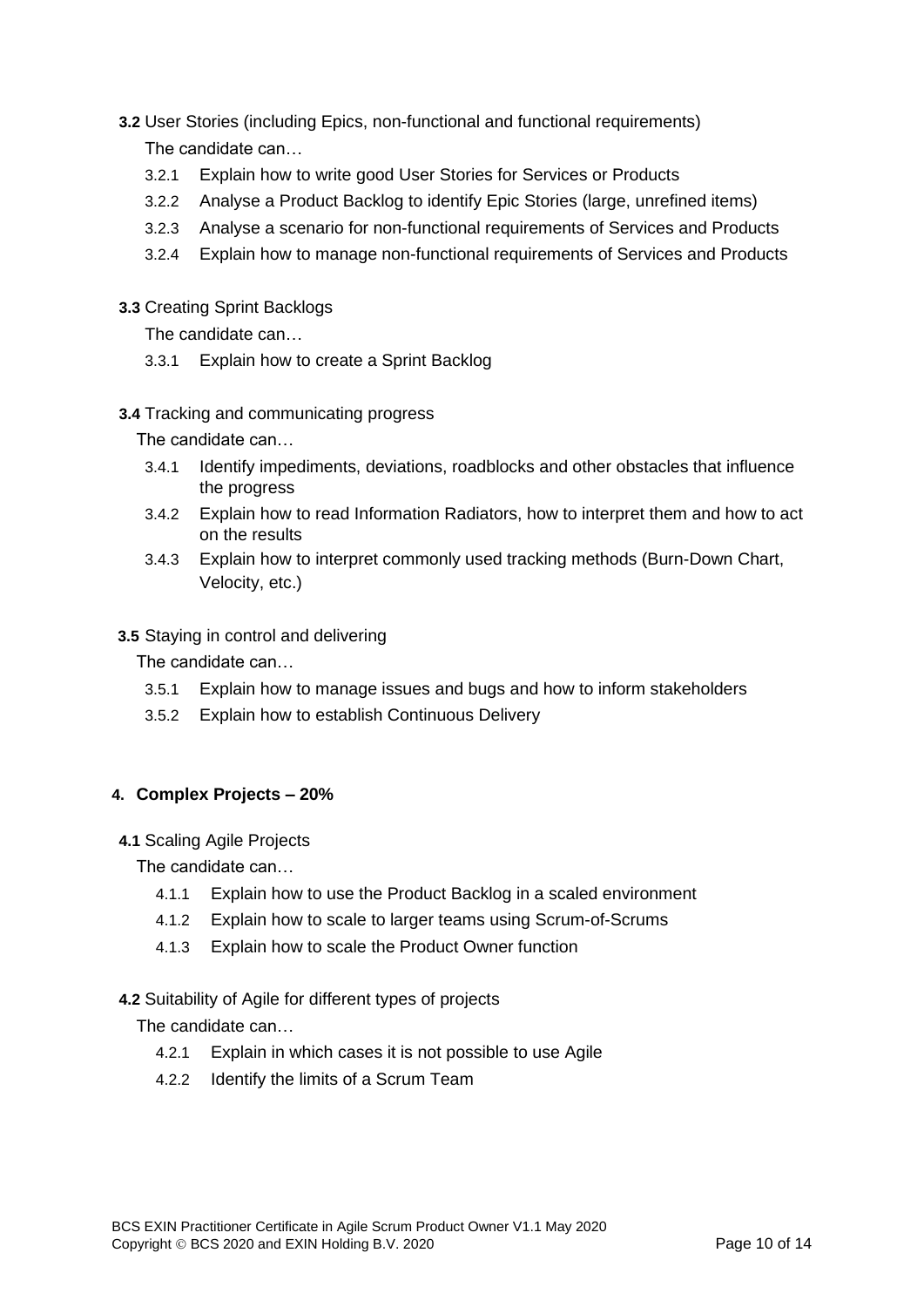**4.3** Managing complex Product or Service Backlogs

The candidate can…

- 4.3.1 Explain different ways to manage complex Product or Service Backlogs
- 4.3.2 Propose a way to manage a complex Product or Service Backlog in a given scenario

#### <span id="page-10-0"></span>**5. Adding Value – 12.5%**

**5.1** Adding Business Value to the project

The candidate can…

- 5.1.1 Explain what Business Value is
- 5.1.2 Explain how to add Business Value to an Agile project
- 5.1.3 Analyse a scenario for the most Business Value added features
- **5.2** Acting as the Voice of the Customer

The candidate can…

5.2.1 Explain how to work with customers, users and other stakeholders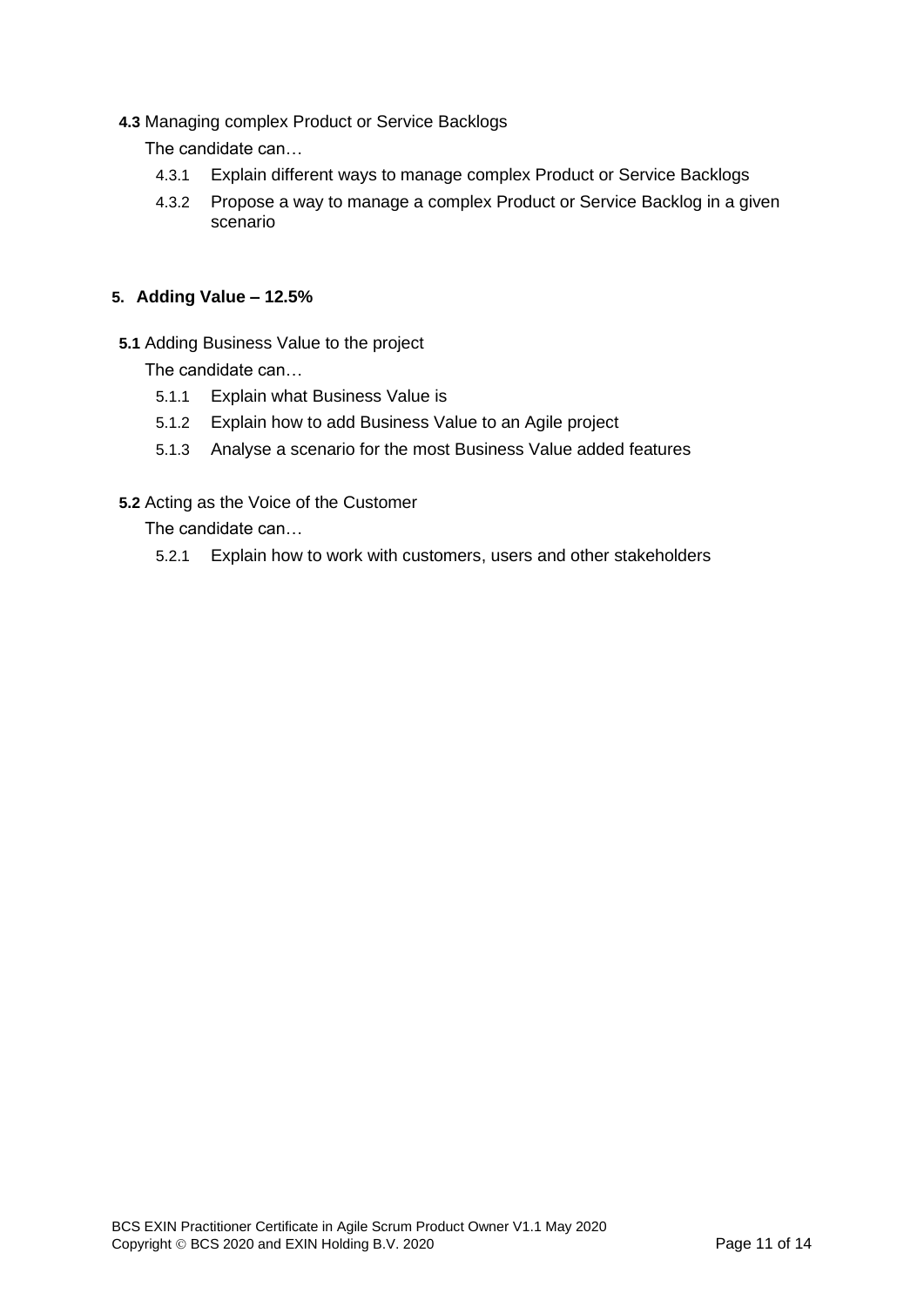### <span id="page-11-0"></span>**Basic Concepts**

Please note that knowledge of these terms alone does not suffice for the exam; the candidate must understand the concepts and be able to provide examples.

| Agile Manifesto                                  | <b>Product Backlog</b>             |  |
|--------------------------------------------------|------------------------------------|--|
| <b>Agile Estimation</b>                          | Product Backlog Item               |  |
| <b>Agile Planning</b>                            | <b>Product Owner</b>               |  |
| Burn-Down (bar) chart                            | Product Road Map                   |  |
| <b>Business value</b>                            | <b>Proxy Product Owner</b>         |  |
| Champion skeptic                                 | Refactoring                        |  |
| Coach                                            | Release Burn Up                    |  |
| Commitment                                       | Release planning                   |  |
| Complex Adaptive System (CAS)                    | <b>Remote Product Owner</b>        |  |
| <b>Continuous Delivery</b>                       | Resistance                         |  |
| Continuous Integration                           | Return on Investment (ROI)         |  |
| Customer Relationship Management<br>(CRM) System | Scaling                            |  |
| Customer/user needs                              | Scrum                              |  |
| Daily Scrum                                      | <b>Scrum Master</b>                |  |
| Definition of Done (DoD)                         | Scrum-of-Scrums                    |  |
| Epic (User Story)                                | Sceptic                            |  |
| Estimation                                       | Splitting teams                    |  |
| Feedback                                         | Sprint                             |  |
| Functional requirement                           | Sprint Backlog                     |  |
| Gantt chart                                      | Sprint Backlog Item                |  |
| Ideal hours/ ideal days                          | <b>Sprint Planning</b>             |  |
| Increment                                        | <b>Sprint Retrospective</b>        |  |
| <b>Information Radiator</b>                      | <b>Sprint Review</b>               |  |
| Non-functional requirement                       | Staging                            |  |
| Ockham's Razor                                   | Status report                      |  |
| Other Agile Frameworks:                          | <b>Story</b>                       |  |
| Crystal<br>$\bullet$                             | Story point                        |  |
| Extreme Programming (XP)<br>$\bullet$            | Task board                         |  |
| <b>DSDM</b>                                      | Team                               |  |
| LeSS                                             | Test-driven (software) development |  |
| <b>SAFe</b>                                      | Time-box/time-boxing               |  |
| KanBan                                           | <b>User Story</b>                  |  |
| Pair Programming                                 | Velocity (of the Team)             |  |
| Planning                                         | Voice of the Customer              |  |
| Potentially shippable                            | Waste                              |  |
| Priority                                         | Waterfall                          |  |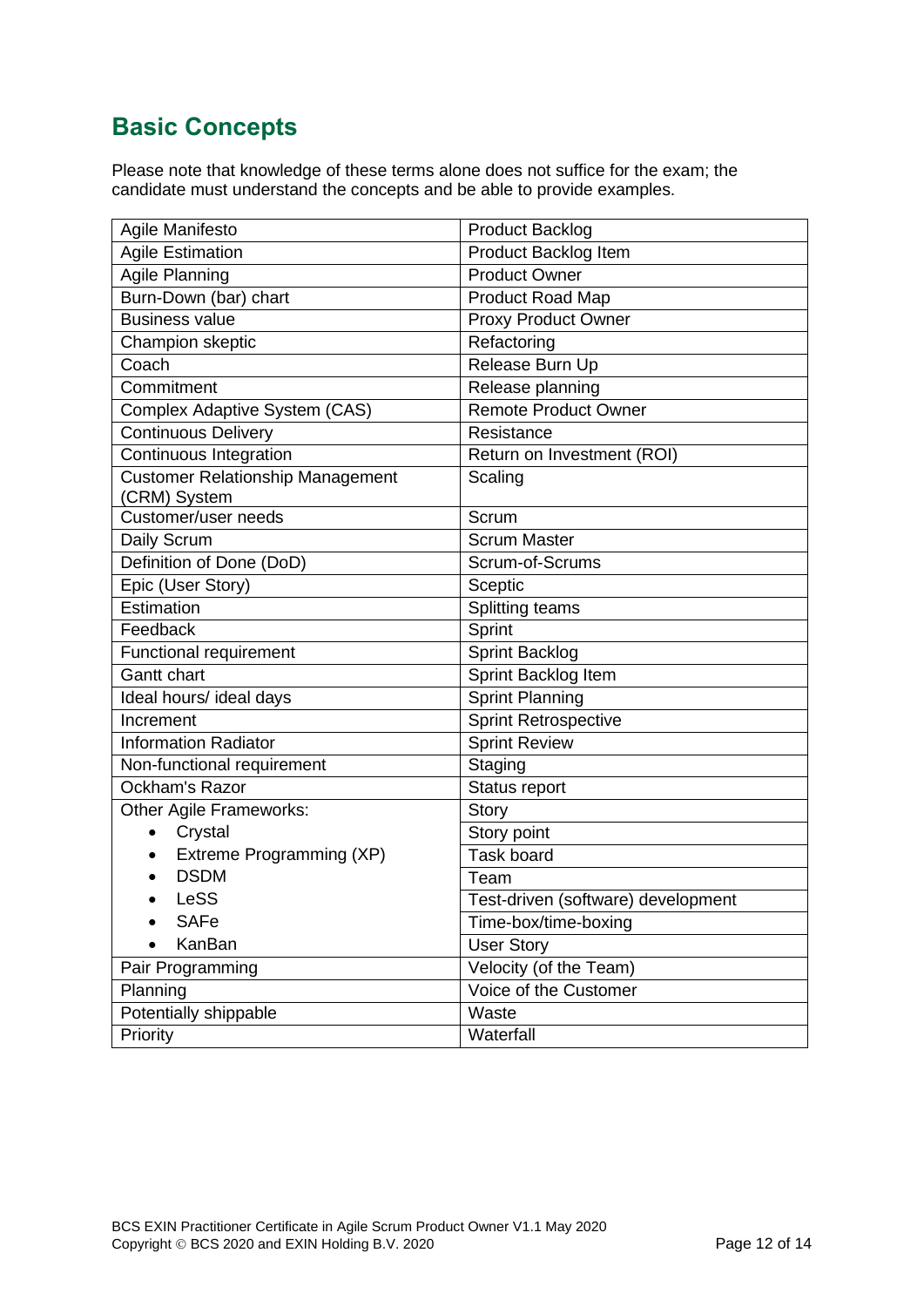### <span id="page-12-0"></span>**Recommended Reading List**

The knowledge required for the BCS EXIN Agile Scrum Product Owner exam is covered in the following literature:

- A. Pichler, Roman Agile Product Management with Scrum: Creating Products That Customers Love Addison-Wesley Professional (2010) ISBN-13: 978-0321605788 ISBN-10: 0321605780 [https://www.amazon.com/Agile-Product-Management-Scrum-Addison-](https://www.amazon.com/Agile-Product-Management-Scrum-Addison-Wesley/dp/0321605780)[Wesley/dp/0321605780](https://www.amazon.com/Agile-Product-Management-Scrum-Addison-Wesley/dp/0321605780)
- B. Cohn, Mike Succeeding with Agile: Software Development Using Scrum Pearson Education (2009) ISBN-13: 978-0321579362 ISBN-10: 0321579364 [http://www.amazon.com/Succeeding-Agile-Software-Development-](http://www.amazon.com/Succeeding-Agile-Software-Development-Using/dp/0321579364)[Using/dp/0321579364](http://www.amazon.com/Succeeding-Agile-Software-Development-Using/dp/0321579364)
- C. Schwaber, Ken & Sutherland, Jeff The Scrum Guide™ Scrum.Org and ScrumInc. (most recent version) [http://www.scrumguides.org](http://www.scrumguides.org/)
- D. Schwartz, Mark & Kim, Gene The Art of Business Value IT Revolution Press (2016) ISBN-10: 1942788045 ISBN-13: 978-1942788041 <https://www.amazon.com/Art-Business-Value-Mark-Schwartz/dp/1942788045>
- E. Ken Schwaber Nexus guide Scrum.Org (August 2015) <https://www.scrum.org/Portals/0/NexusGuide%20v1.1.pdf>
- F. EXIN Agile Methodologies EXIN (2019) Free download at [https://www.exin.com](https://www.exin.com/certifications/exin-agile-scrum-product-owner-exam)